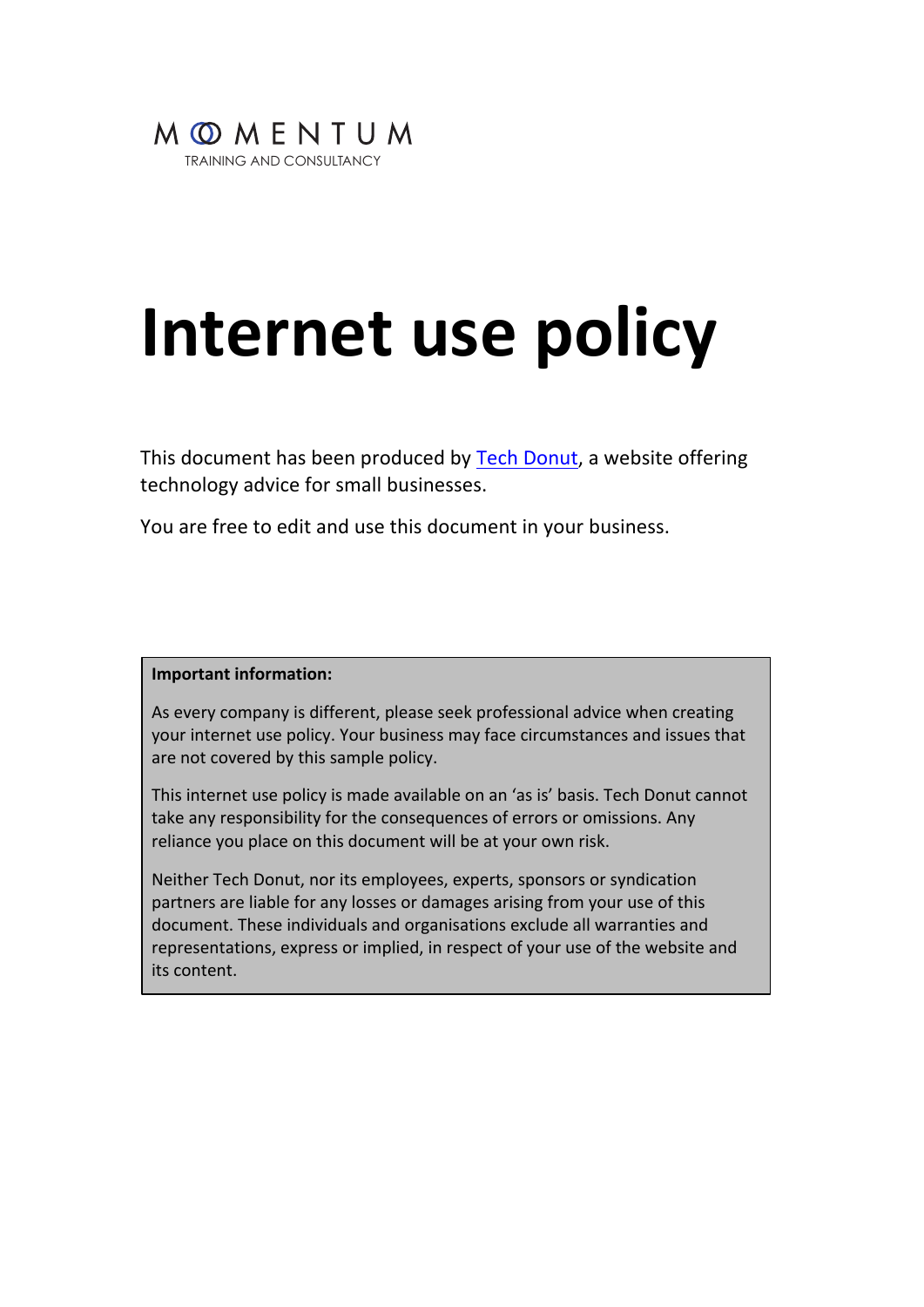## **Internet use policy**

#### **Context and overview**

#### **Key details**

| • Policy prepared by:                | <b>Billy Moore</b> |
|--------------------------------------|--------------------|
| • Approved by board / management on: | 06/07/2020         |
| • Policy became operational on:      | 07/07/2020         |
| • Next review date:                  | 01/12/2022         |

#### **Introduction**

Momentum Training and Consultancy makes internet access available to its employees where relevant and useful for their jobs.

This internet use policy describes the rules governing internet use at the company. It also sets out how staff members are expected to behave when using the internet.

This policy should be read alongside other key policies. The company's data protection and email policies are particularly relevant to staff who use the internet.

### **Why this policy exists**

The internet is a powerful tool that can bring significant benefits to all that use it.

However, it's important every person at the company who uses the internet understands how to use it responsibly, safely and legally.

This internet use policy:

- Reduces the **online security risks** faced by Momentum Training and **Consultancy**
- Lets staff know what they **can and can't do** online
- Ensures employees **do not view inappropriate content** at work
- Helps the company **satisfy its legal obligations** regarding internet use

#### **Policy scope**

This policy applies to all staff, contractors and volunteers at Momentum Training and Consultancy who use the company's internet on work time.

It applies no matter whether that internet access takes place on company premises, while travelling for business or while working from home.

It applies to use of the internet on any device that is owned by the company, or that is connected to any company networks or systems.

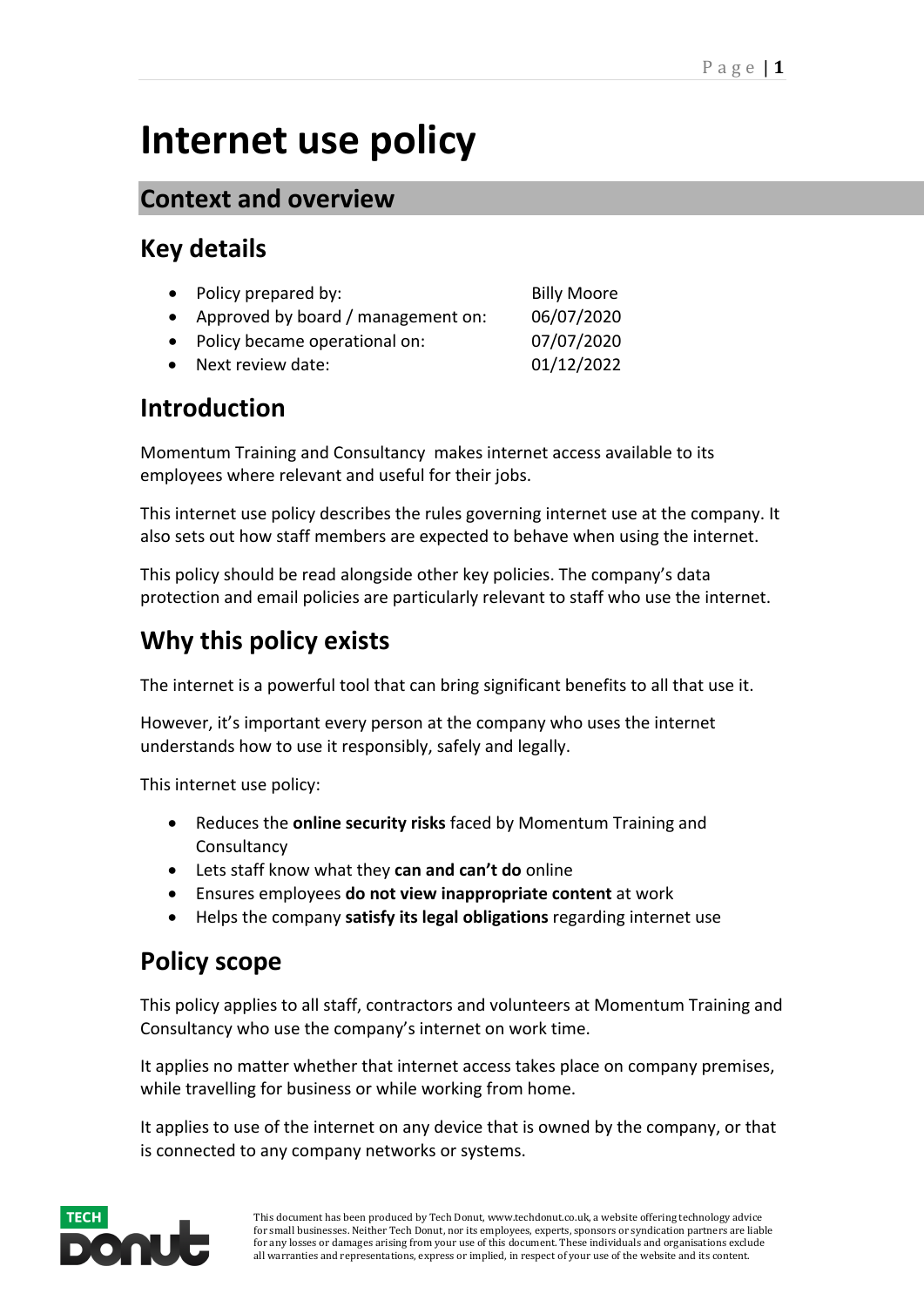For example, it applies both to an employee using the internet at their desk, and to employees who connect their own tablets or smart phones to the company wireless network.

#### **General internet guidelines**

#### **Internet use is encouraged**

Momentum Training and Consultancy recognises that the internet is an integral part of doing business. It therefore encourages its employees to use the internet whenever such use supports the company's goals and objectives.

For instance, staff members may use the internet to:

- Purchase office supplies
- Book business travel
- Perform competitor or market research
- Identify potential suppliers or partners

There are many valid reasons for using the internet at work and the company certainly allows its employees to explore and take advantage of the internet's many advantages.

#### **Personal internet use**

The company also recognises that the internet is embedded in many people's daily lives. As such, it allows employees to use the internet for personal reasons, with the following stipulations:

- Personal internet use should be of a reasonable level and restricted to nonwork times, such as breaks and during lunch.
- All rules described in this policy apply equally to personal internet use. For instance, inappropriate content is always inappropriate, no matter whether it is being accessed for business or personal reasons.
- Personal internet use must not affect the internet service available to other people in the company. For instance, downloading large files could slow access for other employees.

#### **Authorised users**

Only people who have been authorised to use the internet at Momentum Training and Consultancy may do so.

Authorisation is usually provided by an employee's line manager or the company IT department. It is typically granted when a new employee joins the company and is assigned their login details for the company IT systems.

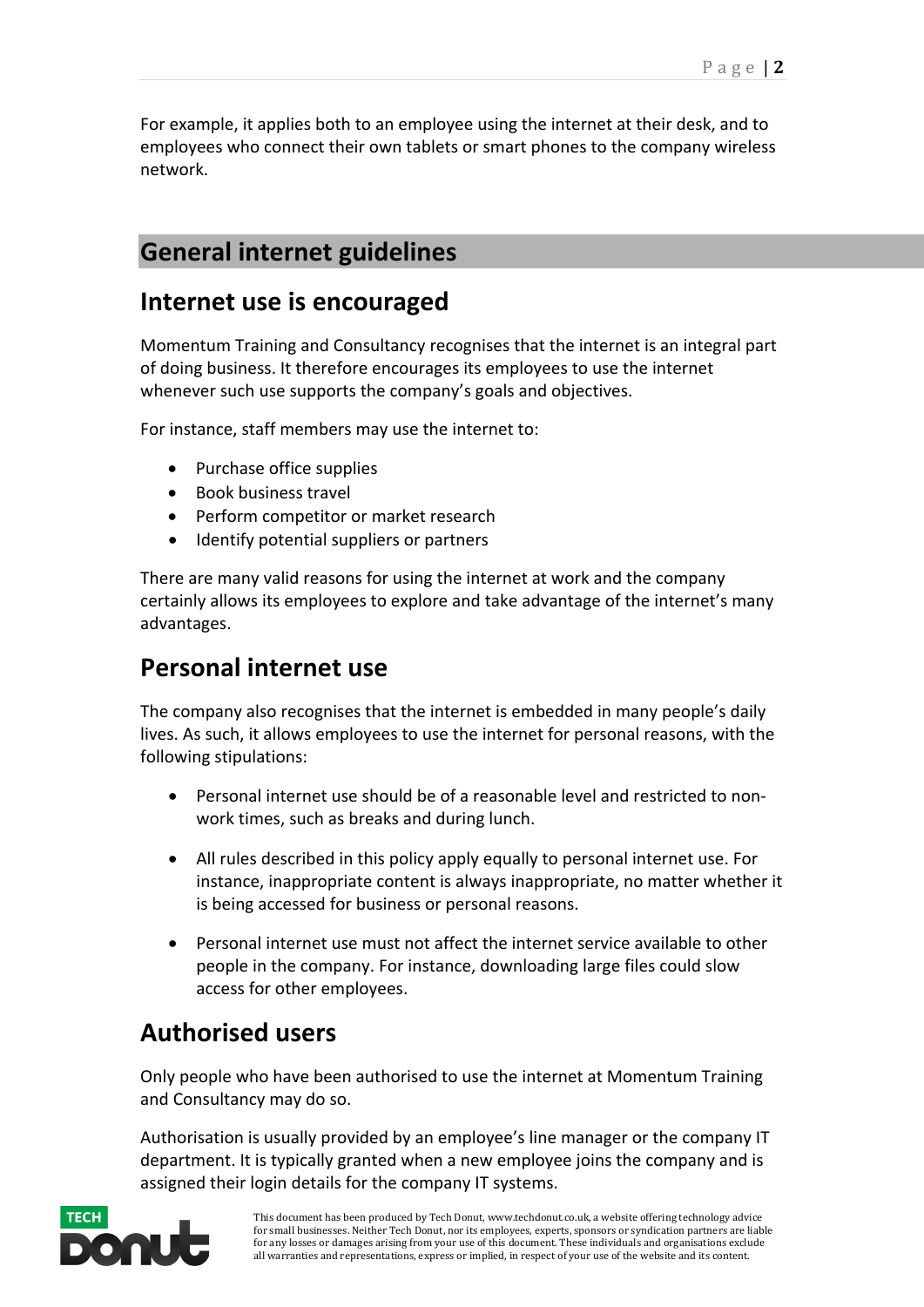Unauthorised use of the company's internet connection is prohibited.

Employees who use the internet without authorisation — or who provide access to unauthorised people — may have disciplinary action taken against them.

#### **Key areas**

#### **Internet security**

Used unwisely, the internet can be a source of security problems that can do significant damage to the company's data and reputation.

- Users must not knowingly introduce any form of computer virus, Trojan, spyware or other malware into the company.
- Employees must not gain access to websites or systems for which they do not have authorisation, either within the business or outside it.
- Company data should only be uploaded to and shared via approved services. The IT department can advise on appropriate tools for sending and sharing large amounts of data.
- Employees must not steal, use, or disclose someone else's login or password without authorisation.

Staff members must always consider the security of the company's systems and data when using the internet. If required, help and guidance is available from line managers and the company IT department.

#### **Inappropriate content and uses**

There are many sources of inappropriate content and materials available online. It is important for employees to understand that viewing or distributing inappropriate content is not acceptable under any circumstances.

Users must not:

- Take part in any activities on the internet that could bring the company into disrepute.
- Create or transmit material that might be defamatory or incur liability for the company.
- View, download, create or distribute any inappropriate content or material.

Inappropriate content includes: pornography, racial or religious slurs, gender-specific comments, information encouraging criminal skills or terrorism, or materials relating to cults, gambling and illegal drugs.

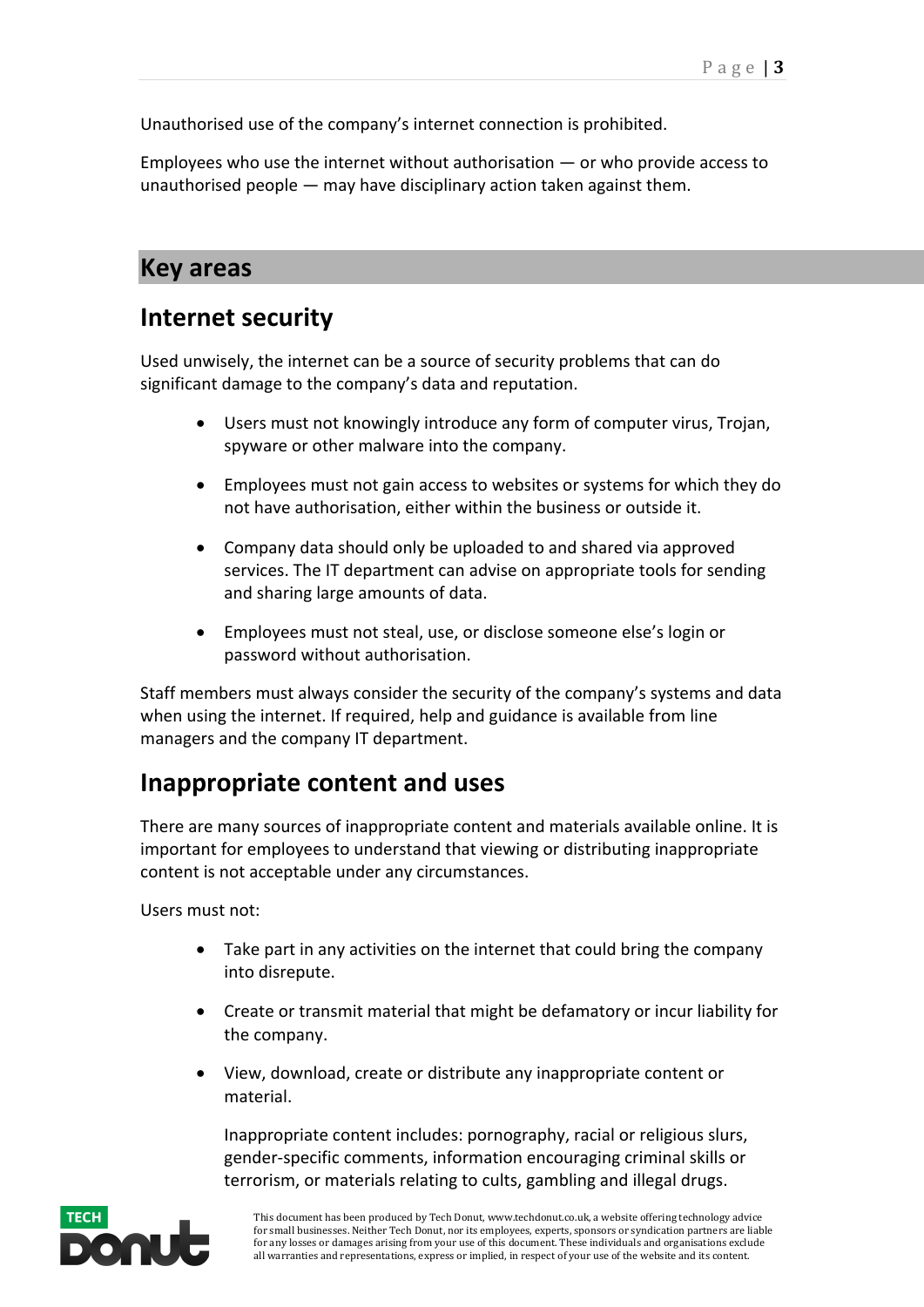This definition of inappropriate content or material also covers any text, images or other media that could reasonably offend someone on the basis of race, age, sex, religious or political beliefs, national origin, disability, sexual orientation, or any other characteristic protected by law.

- Use the internet for any illegal or criminal activities.
- Send offensive or harassing material to others.
- Broadcast unsolicited personal views on social, political, religious or other non-business related matters.
- Send or post messages or material that could damage Momentum Training and Consultancy image or reputation.

### **Copyright**

Momentum Training and Consultancy respects and operates within copyright laws. Users may not use the internet to:

- Publish or share any copyrighted software, media or materials owned by third parties, unless permitted by that third party.
- Download illegal copies of music, films, games or other software, whether via filesharing services or other technologies.

Employees must not use the company's equipment, software or internet connection to perform any tasks which may involve breach of copyright law.

#### **Policy enforcement**

#### **Monitoring internet use**

Company IT and internet resources — including computers, smart phones and internet connections — are provided for legitimate business use.

The company therefore reserves the right to monitor use of the internet, to examine systems and review the data stored in those systems.

Any such examinations or monitoring will only be carried out by authorised staff.

Additionally, all internet data written, sent or received through the company's computer systems is part of official Momentum Training and Consultancy records. The company can be legally compelled to show that information to law enforcement agencies or other parties.

Users should always ensure that the business information sent over or uploaded to the internet is accurate, appropriate, ethical, and legal.